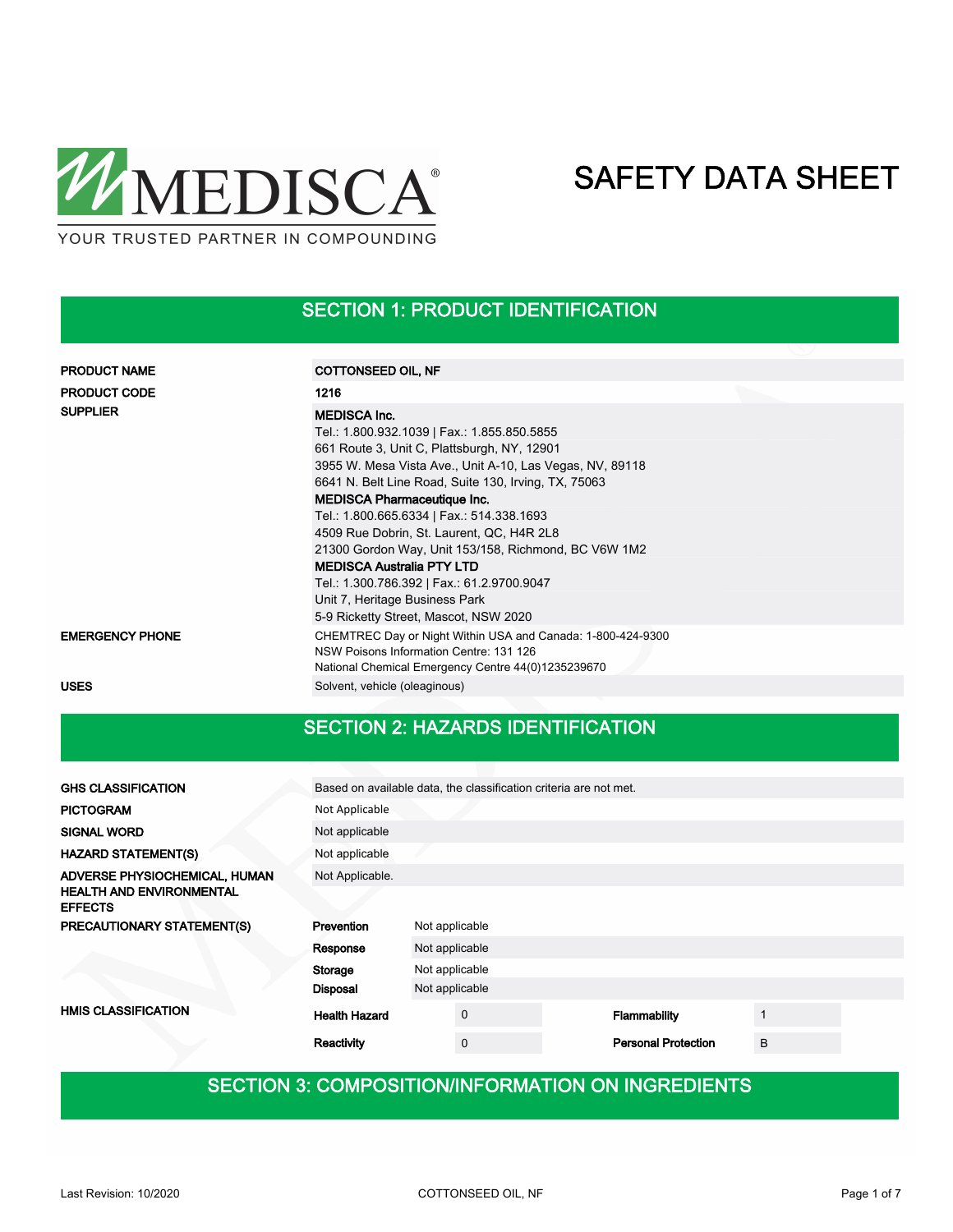

YOUR TRUSTED PARTNER IN COMPOUNDING

| <b>CHEMICAL NAME</b>        | Not applicable                                                             |                   |                          |             |  |
|-----------------------------|----------------------------------------------------------------------------|-------------------|--------------------------|-------------|--|
| <b>BOTANICAL NAME</b>       | Gossypium hirsutum Linné or of other species of Gossypium (Fam. Malvaceae) |                   |                          |             |  |
| <b>SYNONYM</b>              | Not applicable                                                             |                   |                          |             |  |
| <b>CHEMICAL FORMULA</b>     | Not applicable                                                             |                   |                          |             |  |
| <b>CAS NUMBER</b>           | 8001-29-4                                                                  |                   |                          |             |  |
| <b>ALTERNATE CAS NUMBER</b> | Not applicable                                                             |                   |                          |             |  |
| <b>MOLECULAR WEIGHT</b>     | Not applicable                                                             |                   |                          |             |  |
| <b>COMPOSITION</b>          | <b>CHEMICAL NAME</b>                                                       | <b>CAS NUMBER</b> | <b>EC NUMBER</b>         | % BY WEIGHT |  |
|                             | <b>COTTONSEED OIL</b>                                                      | 8001-29-4         | $\overline{\phantom{0}}$ | 100         |  |

NOTES **Chemical family: Plant oil.** 

## SECTION 4: FIRST-AID MEASURES

There are no additional ingredients present which, within the current knowledge of the supplier and in the concentrations applicable, are classified as health hazards and hence require reporting in this section.

| IN CASE OF EYE CONTACT      | Flush with copious amounts of water for 15 minutes, separating eyelids with fingers. If irritation persists seek<br>medical aid. |
|-----------------------------|----------------------------------------------------------------------------------------------------------------------------------|
| IN CASE OF SKIN CONTACT     | Wash with soap & water for 15 minutes. If irritation persists seek medical aid.                                                  |
| <b>IF SWALLOWED</b>         | Call a physician. Wash out mouth with water. Do not induce vomiting without medical advice.                                      |
| IF INHALED                  | Remove to fresh air. If not breathing, give artificial respiration. If breathing is difficult, give oxygen. Call a<br>physician  |
| <b>SYMPTOMS AND EFFECTS</b> | Not expected to present a significant hazard under anticipated conditions of normal use.                                         |

### SECTION 5: FIREFIGHTING MEASURES

| <b>SPECIFIC HAZARDS ARISING FROM</b><br><b>THE CHEMICAL</b>            | Not applicable                                                                                                                                                                      |
|------------------------------------------------------------------------|-------------------------------------------------------------------------------------------------------------------------------------------------------------------------------------|
| <b>FLAMMABLE PROPERTIES</b>                                            | May be combustible at high temperature                                                                                                                                              |
| <b>HAZARDOUS COMBUSTION PRODUCTS</b>                                   | Under fire conditions, hazardous fumes will be present.                                                                                                                             |
| <b>SUITABLE &amp; UNSUITABLE</b><br><b>EXTINGUISHING MEDIA</b>         | Small fire: dry chemical, CO <sub>2</sub> or water spray. Large fire: dry chemical, CO <sub>2</sub> , alcohol resistant foam or water<br>spray. Do not get water inside containers. |
| <b>PROTECTIVE EQUIPMENT AND</b><br><b>PRECAUTIONS FOR FIREFIGHTERS</b> | Wear self-contained breathing apparatus and protective clothing to prevent contact with skin and eyes.                                                                              |

## SECTION 6: ACCIDENTAL RELEASE MEASURES

| PERSONAL PRECAUTIONS                                    | Wear respiratory protection. Avoid breathing vapours, mist or gas. Ensure adequate ventilation. Evacuate<br>personnel to safe areas. |
|---------------------------------------------------------|--------------------------------------------------------------------------------------------------------------------------------------|
| <b>METHODS &amp; MATERIAL FOR</b><br><b>CONTAINMENT</b> | On land, sweep or shovel into suitable containers.                                                                                   |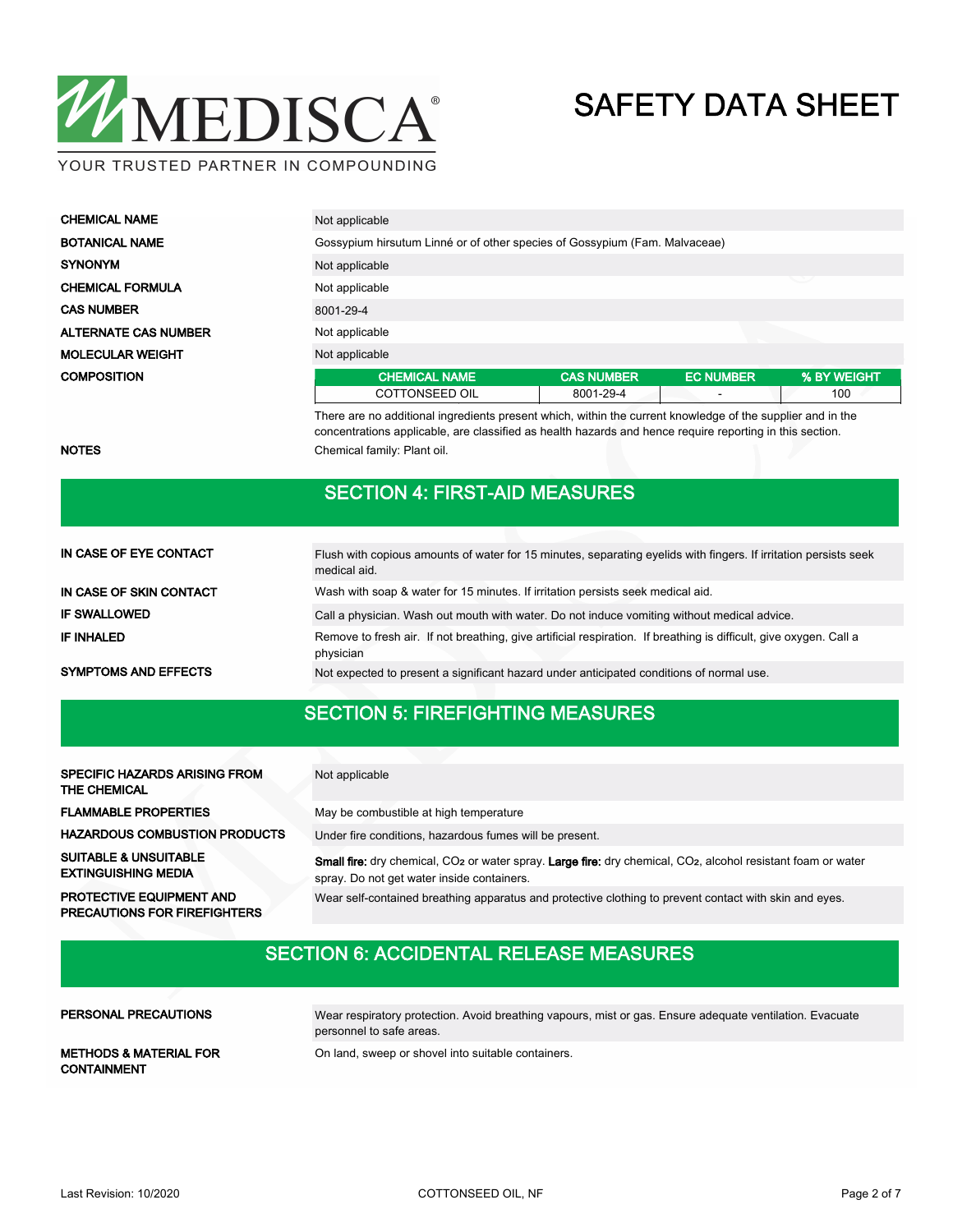

YOUR TRUSTED PARTNER IN COMPOUNDING

#### CLEANUP PROCEDURE

Do not touch damaged containers or spilled material unless wearing appropriate protective clothing. Wear respirator, chemical safety goggles, rubber boots and heavy rubber gloves. Stop leak if you can do it without risk. Prevent entry into waterways, sewers, basements or confined areas. Shut off all sources of ignition. Evacuate the area. If necessary, employ water fog to disperse the vapors. Absorb the matter with compatible vermiculite or other absorbing material. Place in a suitable container and retain for disposal. Ventilate and clean the affected area. Do not flush into sewerage system or to drains.

REFERENCE TO OTHER SECTIONS See Section 7 for information on safe handling. See Section 8 for information on personal protection equipment. See Section 13 for disposal information.

### SECTION 7: HANDLING AND STORAGE

| <b>PRECAUTIONS FOR SAFE HANDLING</b> | Do not inhale. Avoid contact with eyes, skin and clothing. Avoid prolonged or repeated exposure. Wash<br>thoroughly after handling. Store away from incompatible materials, in a well-ventilated area. Eliminate all<br>sources of ignition. Store in accordance with local regulations. Do not store in unlabeled containers.<br>Containers that have been opened must be carefully resealed and kept upright to prevent leakage. Use<br>appropriate containment to avoid environmental contamination. |
|--------------------------------------|---------------------------------------------------------------------------------------------------------------------------------------------------------------------------------------------------------------------------------------------------------------------------------------------------------------------------------------------------------------------------------------------------------------------------------------------------------------------------------------------------------|
| <b>CONDITIONS FOR SAFE STORAGE</b>   | Store away from incompatible materials, in a well-ventilated area. Eliminate all sources of ignition. Store in<br>accordance with local regulations. Do not store in unlabeled containers. Containers that have been opened<br>must be carefully resealed and kept upright to prevent leakage. Use appropriate containment to avoid<br>environmental contamination.                                                                                                                                     |
| <b>STORAGE CONDITIONS</b>            | Store in original container, tightly sealed, protected from direct sunlight and moisture<br>Preserve in tight, light-resistant containers, and avoid exposure to excessive heat.                                                                                                                                                                                                                                                                                                                        |
| <b>SPECIFIC END USE(S)</b>           | See Section 1                                                                                                                                                                                                                                                                                                                                                                                                                                                                                           |

### SECTION 8: EXPOSURE CONTROLS/ PERSONAL PROTECTION

|               | <b>Country</b>     |     | <b>Limit value-8 hours</b> |     | <b>Limit value-Short Term</b> | <b>IDLH</b> | <b>REL</b> | <b>Advisory</b> | <b>Notes</b> |
|---------------|--------------------|-----|----------------------------|-----|-------------------------------|-------------|------------|-----------------|--------------|
|               |                    | ppm | mg/m <sup>3</sup>          | ppm | mg/m <sup>3</sup>             |             |            |                 |              |
| <b>OSHA</b>   | <b>USA</b>         | N/L | N/L                        | N/L | N/L                           | IN/L        | N/L        | N/A             | N/A          |
| <b>ACGIH</b>  | <b>USA</b>         | N/L | N/L                        | N/L | N/L                           | IN/L        | N/L        | N/A             | N/A          |
| <b>NIOSH</b>  | <b>USA</b>         | N/L | N/L                        | N/L | N/L                           | IN/L        | N/L        | N/A             | N/A          |
| <b>WEEL</b>   | <b>USA</b>         | N/L | N/L                        | N/L | N/L                           | IN/L        | N/L        | N/A             | IN/A         |
| <b>HSIS</b>   | Australia          | N/L | N/L                        | N/L | N/L                           | IN/L        | N/L        | N/A             | N/A          |
| <b>HSE</b>    | <b>UK</b>          | N/L | N/L                        | N/L | N/L                           | IN/L        | N/L        | N/A             | N/A          |
| <b>GESTIS</b> | <b>Add Country</b> | N/L | N/L                        | N/L | N/L                           | IN/L        | N/L        | N/A             | N/A          |

#### Chemical Name: COTTONSEED OIL CAS #: 8001-29-4

N/L = Not listed ; N/A = Not Available

PELs are 8-hour TWAs = Limit value - Eight hours

Ceiling or Short-Term TWA = STEL = Limit value - Short term

#### EXPOSURE GUIDELINES

Consult local authorities for provincial or state exposure limits. Particulates not otherwise regulated, respirable fraction: 5 mg/m<sup>3</sup>

#### PERSONAL PROTECTIVE EQUIPMENT

Eyes: Wear appropriate protective eyeglasses or chemical safety goggles as described by WHMIS or OSHA's eye and face protection regulations in 29 CFR 1910.133 or European Standard EN166. Skin: Wear appropriate

gloves to prevent skin exposure. Clothing: Wear appropriate protective clothing to minimize contact with skin. Respirators: Follow WHMIS or OSHA respirator regulations found in 29 CFR 1910.134 or European Standard EN 149. Use a NIOSH/MSHA or European Standard EN 149 approved respirator if exposure limits are exceeded or if irritation or other symptoms are experienced. Thermal Hazards: For products representing a thermal hazard, appropriate Personal Protective Equipment should be used.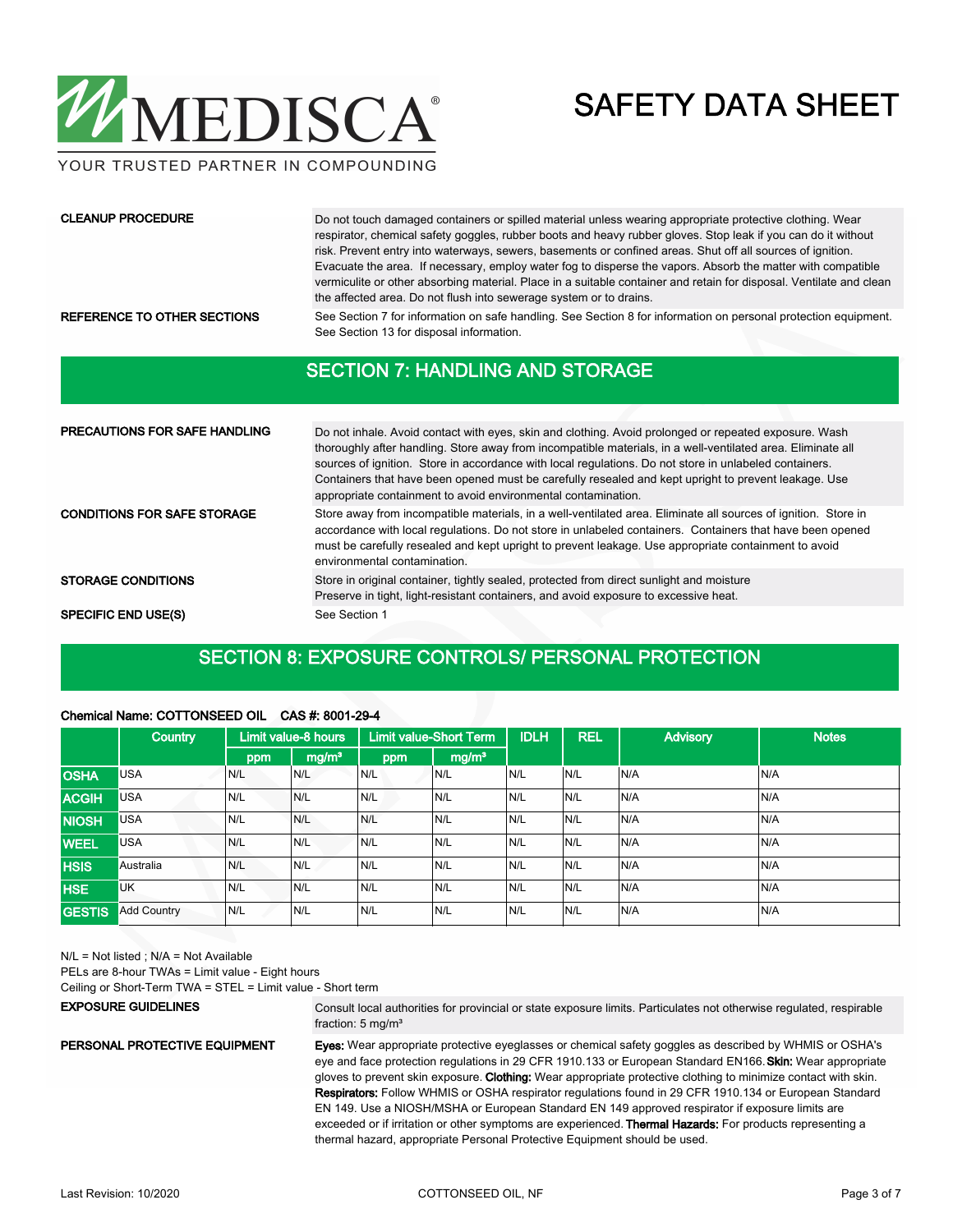

YOUR TRUSTED PARTNER IN COMPOUNDING

## NOTES

SPECIFIC ENGINEERING CONTROLS Adequate mechanical ventilation. Fumehood, eye wash station, and safety shower. TLV: Liquid-none; oil mist 10 mg/m<sup>3</sup> (total particulate)

US. OSHA Table Z-1 Limits for Air Contaminants (29 CFR 1910.1000): PEL 5 mg/m<sup>3</sup> (Respirable fraction) 15 mg/m<sup>3</sup> (Total dust)

### SECTION 9: PHYSICAL AND CHEMICAL PROPERTIES

| <b>PHYSICAL STATE</b>                      | Liquid |                                                     |                                                                                       |                     |                                                      |                                 |  |
|--------------------------------------------|--------|-----------------------------------------------------|---------------------------------------------------------------------------------------|---------------------|------------------------------------------------------|---------------------------------|--|
| <b>DESCRIPTION</b>                         |        | Pale yellow, oily liquid. Is odorless or nearly so. |                                                                                       |                     |                                                      |                                 |  |
| <b>SOLUBILITY</b>                          |        |                                                     | Miscible with ether, with chloroform, with solvent hexane, and with carbon disulfide. |                     |                                                      |                                 |  |
| <b>ODOR</b>                                |        | Almost odorless                                     |                                                                                       |                     |                                                      |                                 |  |
| <b>FLAMMABILITY</b>                        |        | May be combustible at high temperature              |                                                                                       |                     |                                                      |                                 |  |
| <b>AUTO-IGNITION</b><br><b>TEMPERATURE</b> |        | Not available                                       | <b>BOILING POINT</b>                                                                  | Will not boil       | <b>DECOMPOSITION</b><br><b>TEMPERATURE</b>           | Not available                   |  |
| <b>EVAPORATION RATE</b>                    |        | Not available                                       | <b>EXPLOSIVE LIMIT</b>                                                                | Not available       | <b>FLASH POINT</b>                                   | $> 112 °C$ , 233.6<br>$\circ$ F |  |
| log P<br>(OCTANOL-WATER)                   |        | Not available                                       | <b>LOWER FLAMMABLE/</b><br><b>EXPLOSIVE LIMIT(S)</b>                                  | Not available       | <b>MELTING/FREEZING</b><br><b>POINT</b>              | 0.00 °C, 32 °F                  |  |
| <b>ODOR THRESHOLD</b>                      |        | Not available                                       | <b>OXIDIZING PROPERTY</b>                                                             | Not available       | pH                                                   | Not available                   |  |
| <b>RELATIVE DENSITY</b><br>$(WATER = 1)$   |        | Not available                                       | <b>SPECIFIC GRAVITY</b>                                                               | $0.92(25^{\circ}C)$ | <b>UPPER FLAMMABLE/</b><br><b>EXPLOSIVE LIMIT(S)</b> | Not available                   |  |
| <b>VAPOR DENSITY</b><br>$(AIR = 1)$        |        | > 1.0                                               | <b>VAPOR PRESSURE</b>                                                                 | Not available       | <b>VISCOSITY</b>                                     | Not available                   |  |

The physical data presented above are typical values and should not be construed as a specification.

NOTES The physical data presented above are typical values and should not be construed as a specification.

## SECTION 10: STABILITY AND REACTIVITY

| <b>REACTIVITY</b>                                 | Not established                                                                           |
|---------------------------------------------------|-------------------------------------------------------------------------------------------|
| <b>CHEMICAL STABILITY</b>                         | Stable under recommended storage conditions                                               |
| <b>INCOMPATIBLE MATERIALS</b>                     | Strong acids. Nitrates. Strong oxidizing agents.                                          |
| <b>HAZARDOUS DECOMPOSITION</b><br><b>PRODUCTS</b> | Toxic fumes of carbon monoxide, carbon dioxide, nitrogen oxides and other gases may occur |
| <b>HAZARDOUS POLYMERIZATION</b>                   | Will not occur                                                                            |
| POSSIBLITY OF HAZARDOUS<br><b>REACTION</b>        | Not established                                                                           |
| <b>CONDITIONS TO AVOID</b>                        | Moisture, sunlight and extreme temperatures                                               |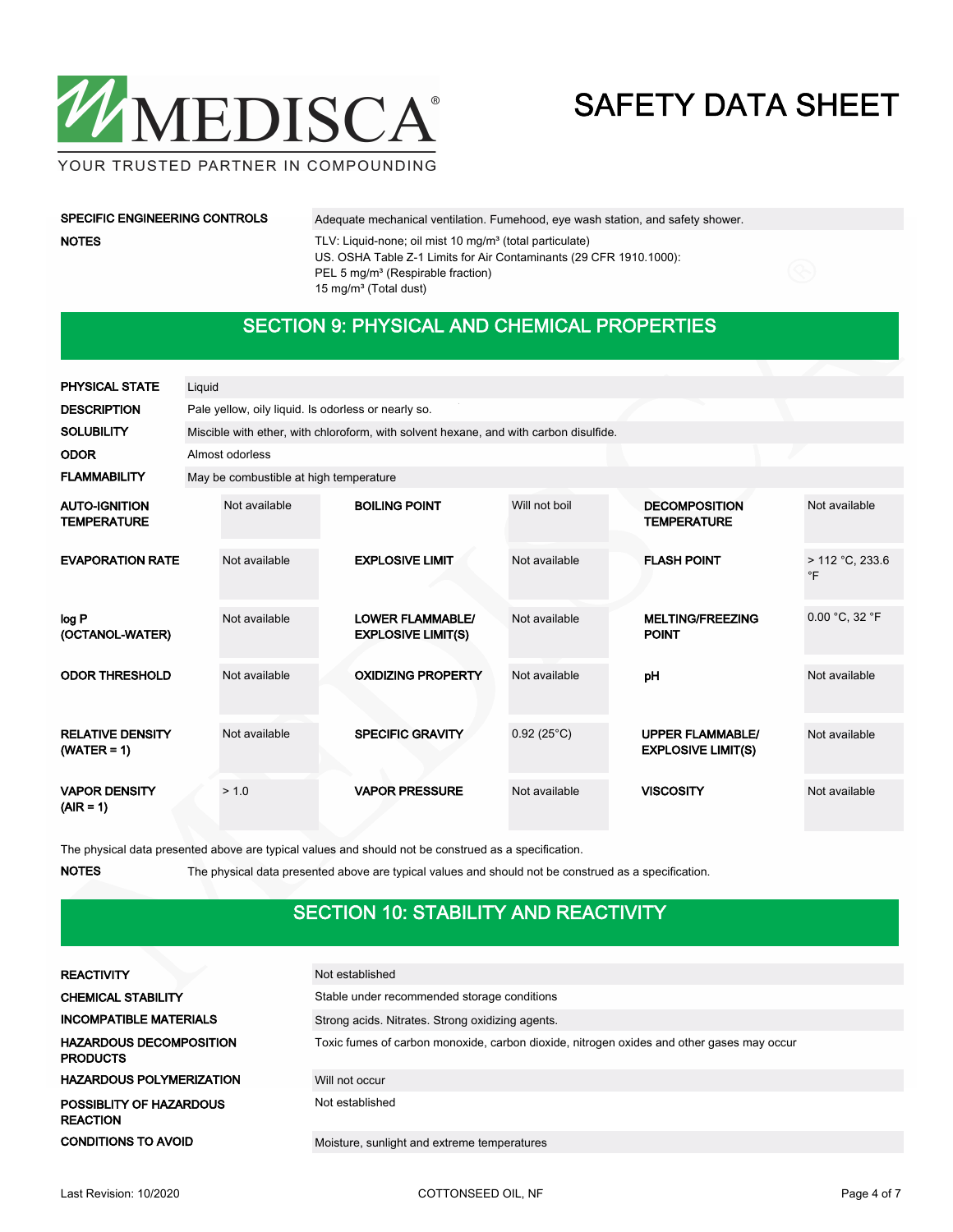

## SECTION 11: TOXICOLOGICAL INFORMATION

| <b>ACUTE TOXICITY</b>                                        | Oral: Rat: LD50: (mL/kg): > 90<br>Dermal: Rabbit LD50: (mg/kg): Not available<br>Inhalation: Rat: LC50: (mg/L/4hr): Not available |                                                                                                                                                 |  |  |  |  |  |
|--------------------------------------------------------------|-----------------------------------------------------------------------------------------------------------------------------------|-------------------------------------------------------------------------------------------------------------------------------------------------|--|--|--|--|--|
| <b>SKIN CORROSION/IRRITATION</b>                             | Due to lack of data the classification is not possible.                                                                           |                                                                                                                                                 |  |  |  |  |  |
| <b>SERIOUS EYE DAMAGE/EYE</b><br><b>IRRITATION</b>           | Due to lack of data the classification is not possible.                                                                           |                                                                                                                                                 |  |  |  |  |  |
| <b>RESPIRATORY SENSITIZATION</b>                             | Due to lack of data the classification is not possible.                                                                           |                                                                                                                                                 |  |  |  |  |  |
| <b>SKIN SENSITIZATION</b>                                    | Not available                                                                                                                     |                                                                                                                                                 |  |  |  |  |  |
| <b>GERM CELL MUTAGENICITY</b>                                |                                                                                                                                   | Due to lack of data the classification is not possible.                                                                                         |  |  |  |  |  |
| <b>CARCINOGENICITY</b>                                       | <b>OSHA</b>                                                                                                                       | COTTONSEED OIL is not listed.                                                                                                                   |  |  |  |  |  |
|                                                              | <b>NTP</b>                                                                                                                        | COTTONSEED OIL is not listed.                                                                                                                   |  |  |  |  |  |
|                                                              | <b>IARC</b>                                                                                                                       | COTTONSEED OIL is not evaluated.                                                                                                                |  |  |  |  |  |
|                                                              | California<br>Proposition 65                                                                                                      | This product does not contain any chemicals known to the State of California to cause<br>cancer, birth defects, or any other reproductive harm. |  |  |  |  |  |
| ADDITIONAL CARCINOGENICITY<br><b>INFORMATION</b>             | Due to lack of data the classification is not possible.                                                                           |                                                                                                                                                 |  |  |  |  |  |
| <b>REPRODUCTIVE TOXICITY</b>                                 | Due to lack of data the classification is not possible.                                                                           |                                                                                                                                                 |  |  |  |  |  |
| SPECIFIC TARGET ORGAN TOXICITY -<br><b>SINGLE EXPOSURE</b>   | Due to lack of data the classification is not possible.                                                                           |                                                                                                                                                 |  |  |  |  |  |
| SPECIFIC TARGET ORGAN TOXICITY -<br><b>REPEATED EXPOSURE</b> | Due to lack of data the classification is not possible.                                                                           |                                                                                                                                                 |  |  |  |  |  |
| <b>ASPIRATION HAZARDS</b>                                    |                                                                                                                                   | Due to lack of data the classification is not possible.                                                                                         |  |  |  |  |  |
| <b>SIGNS AND SYMPTOMS OF</b><br><b>EXPOSURE</b>              | Not expected to present a significant hazard under anticipated conditions of normal use.                                          |                                                                                                                                                 |  |  |  |  |  |
| POTENTIAL HEALTH EFFECTS                                     | Inhalation                                                                                                                        | May be harmful if inhaled. May cause respiratory tract irritation.                                                                              |  |  |  |  |  |
|                                                              | Ingestion                                                                                                                         | May be harmful if swallowed.                                                                                                                    |  |  |  |  |  |
|                                                              | <b>Skin</b>                                                                                                                       | May be harmful if absorbed through skin. May cause skin irritation. Sensitive individuals may<br>experience dermatitis after long exposure.     |  |  |  |  |  |
|                                                              | Eyes                                                                                                                              | May cause eye irritation.                                                                                                                       |  |  |  |  |  |

## SECTION 12: ECOLOGICAL INFORMATION

| <b>TOXICITY</b>                  | EC50: 48 Hr: Crustacea: (mg/L): Not available<br>LC50: 96 Hr: Fish: (mg/L): Not available<br>EC50: 72 or 96 Hr: Algae (or other aqua plants): (mg/L): Not available |
|----------------------------------|---------------------------------------------------------------------------------------------------------------------------------------------------------------------|
| PERSISTENCE AND DEGRADABILITY    | Not available                                                                                                                                                       |
| <b>BIOACCUMULATIVE POTENTIAL</b> | Not available                                                                                                                                                       |
| <b>MOBILITY IN SOIL</b>          | Insoluble in water.                                                                                                                                                 |
| <b>OTHER ADVERSE EFFECTS</b>     | Not available                                                                                                                                                       |
|                                  | This case directly and interested in the following and interest and the state discovery and                                                                         |

This product is not intended to be released into the environment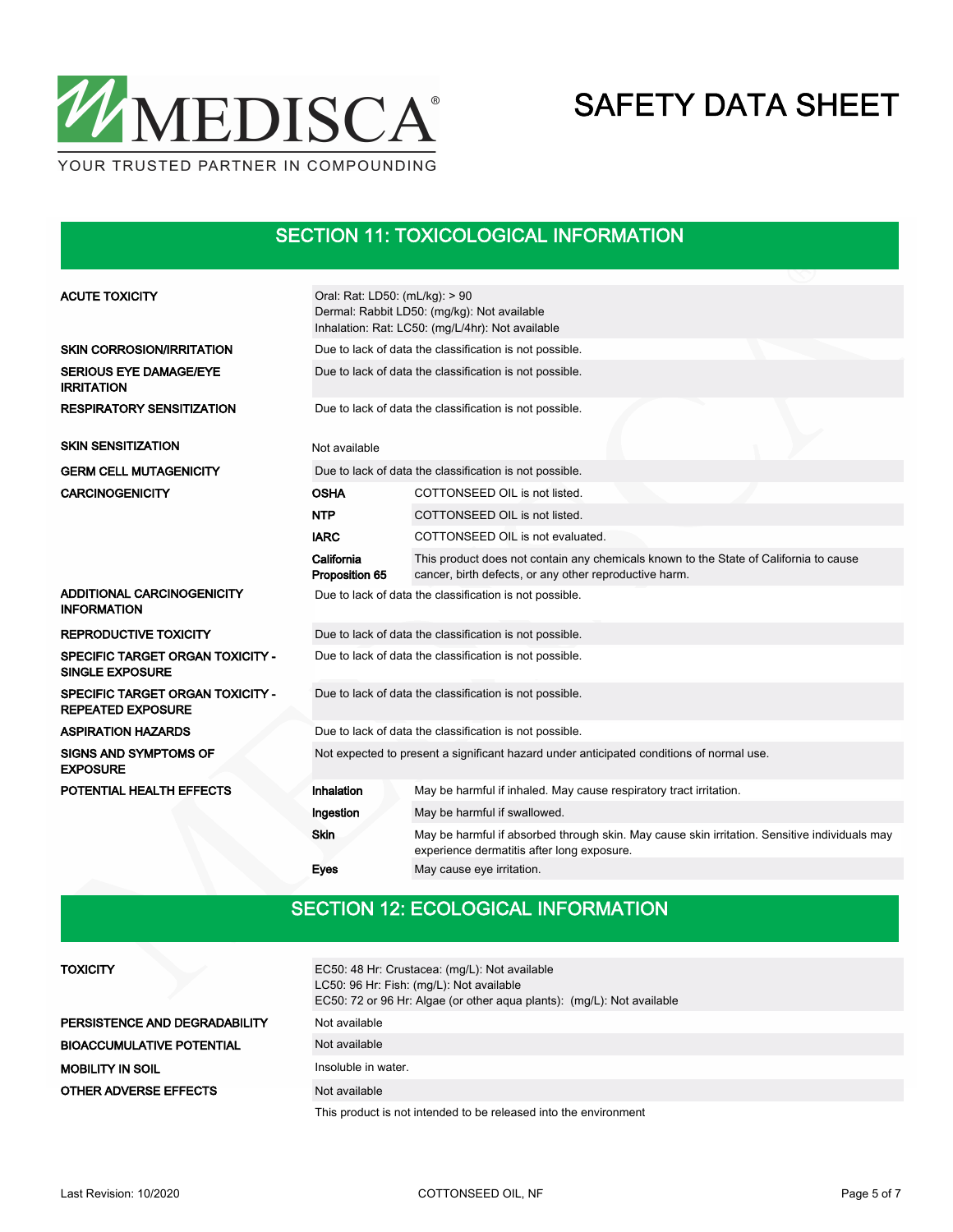

## SECTION 13: DISPOSAL CONSIDERATIONS

WASTE DISPOSAL **Dispose of in accordance with federal / local laws and regulations**. Avoid release into the environment.

## SECTION 14: TRANSPORT INFORMATION

| UN PROPER SHIPPING NAME                                                                            | Not dangerous good |  |
|----------------------------------------------------------------------------------------------------|--------------------|--|
| UN NUMBER                                                                                          | Not applicable     |  |
| <b>CLASS</b>                                                                                       | Not applicable     |  |
| <b>PACKING GROUP</b>                                                                               | Not applicable     |  |
|                                                                                                    |                    |  |
| <b>AUSTRALIA</b>                                                                                   |                    |  |
| <b>HAZCHEM</b>                                                                                     | Not applicable     |  |
| <u>EU</u><br>TRANSPORT IN BULK ACCORDING TO<br>ANNEX II OF MARPOL 73/78 AND THE<br><b>IBC CODE</b> | Not listed         |  |
| <b>ENVIRONMENTAL HAZARDS</b>                                                                       | Not available      |  |
| SPECIAL SHIPPING INFORMATION                                                                       | Not applicable     |  |
|                                                                                                    |                    |  |

## SECTION 15: REGULATORY INFORMATION

#### UNITED STATES REGULATIONS

| <b>Chemical Name</b><br>& CAS | <b>CERCLA</b><br><b>40 CFR</b><br>Part 302.4 | <b>SARA (Title III)</b><br><b>40 CFR</b><br>Part 372.65 | <b>Appendix A</b> | EPA 40 CFR Part 355<br><b>Appendix B</b> | Pennsylvania | Right-to-know<br><b>New Jersey</b> | Massachusetts | California <sup>1</sup><br>Prop 65 |
|-------------------------------|----------------------------------------------|---------------------------------------------------------|-------------------|------------------------------------------|--------------|------------------------------------|---------------|------------------------------------|
| COTTONSEED OIL 8001-29-4      | N/L                                          | N/L                                                     | N/L               | N/L                                      |              | N/L                                | N/L           | N/L                                |

 $N/L = Not$  Listed;  $X =$  Listed

#### AUSTRALIAN REGULATIONS

| <b>Chemical Name</b><br>& CAS | <b>Poisons and Therapeutic</b><br><b>Goods Requlation</b> | Therapeutic Goods<br>Act | Code of Practices -<br><b>Illicit Drug</b><br><b>Precursors</b> |
|-------------------------------|-----------------------------------------------------------|--------------------------|-----------------------------------------------------------------|
| COTTONSEED OIL 8001-29-4      | N/L                                                       | N/L                      | N/L                                                             |

N/L = Not Listed

#### EU REGULATIONS

| <b>Chemical Name</b><br><b>&amp; CAS</b> | <b>REACH</b><br><b>ANNEX</b><br>XVII | <b>REACH</b><br><b>ANNEX</b><br>XIV | EC<br>1005/2009 | <b>EC</b><br>850/2004 | EС<br>1107/2009 | EC<br>649/2012 | EC<br>12012/118 |
|------------------------------------------|--------------------------------------|-------------------------------------|-----------------|-----------------------|-----------------|----------------|-----------------|
| COTTONSEED OIL 8001-29-4                 | N/L                                  | N/L                                 | N/L             | N/L                   | N/L             | N/L            | N/L             |

N/L = Not Listed; X = Listed

Any EU regulation not listed above is not applicable to this product.